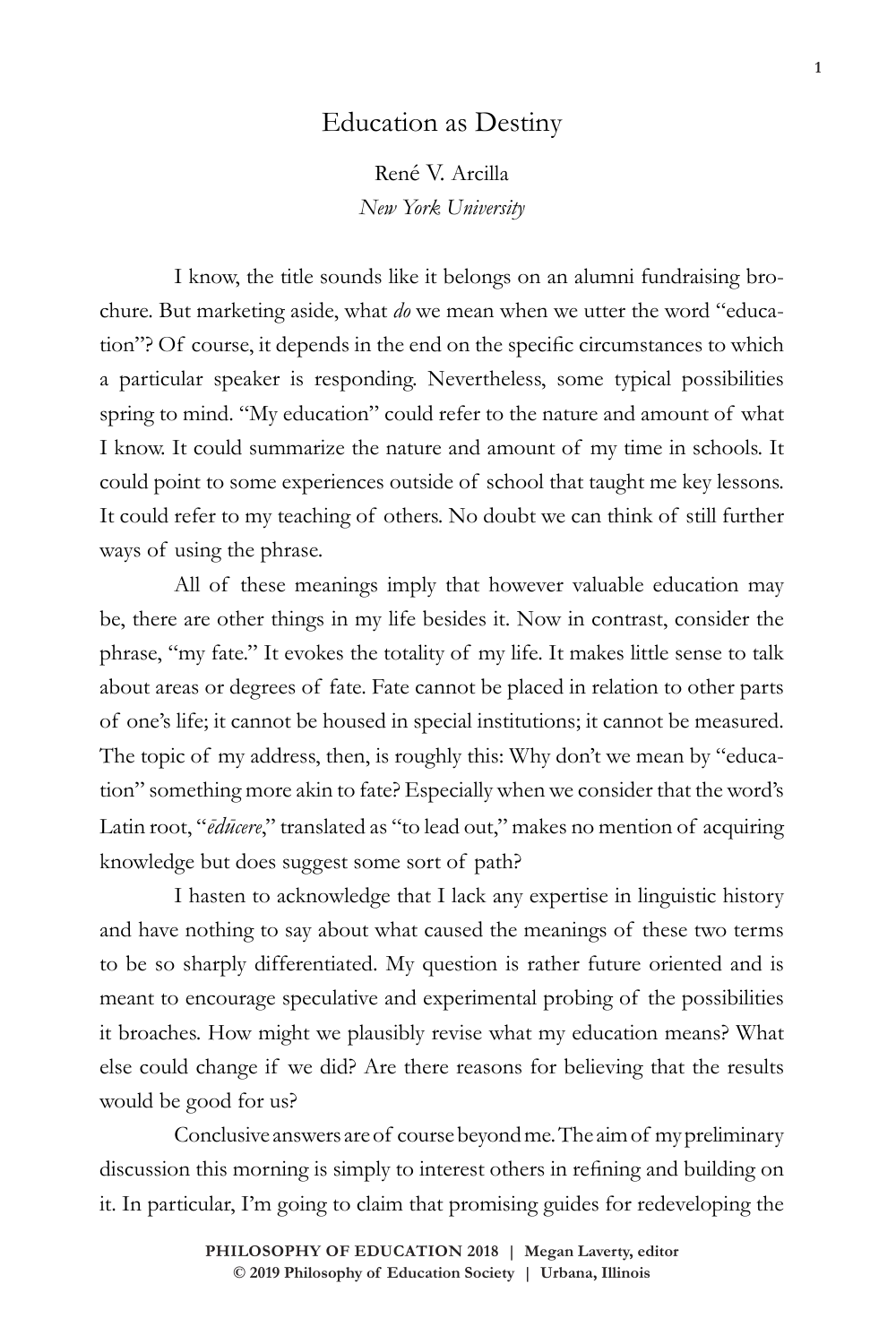meaning of education lie in novels, songs, movies, paintings, dances, and other works of imagination. "Education as destiny" is my awkward, but hopefully initially helpful, designation of the genre composed of these works. It points to a frontier for educational scholarship rooted in the humanities, scholarship that would place a growing list of such works in critical conversation with each other and with the conventions that they share and play off of. My argument for why you might want to join me in exploring this frontier will be elaborated in four sections. Its point of departure is a phrase in which education and life are explicitly juxtaposed.

#### A SYMPTOM

Lifelong learning. Few slogans are as familiar as this one to those of us who have sat through public celebrations at schools and colleges. At a graduation ceremony, for example, some speaker is bound to proclaim her belief in the idea. It's only a slight exaggeration to say that we're apt to be more surprised by the omission of such a declaration than by its predictable recitation once again.

What does "lifelong learning" mean? The answer lies as much in the term's tone as in its content. It usually has a hortatory edge; it not only broadcasts what we presumably all count on and what the institution stands for, but it summons us each to put that faith into practice. In effect, it's telling us to keep on learning, indefinitely.

Now since most exhortations push an audience to act in a way that to some degree it resists, it's a bit odd that this one's content is so truistic. Nobody in the world is objecting to lifelong learning. No one is contending that there's only childhood learning; no one is trying to pile up evidence to clinch the issue. It's not clear, then, why we need to be told to keep at it. Imagine how we'd react if our physicians incessantly urged us to believe in lifelong breathing.

But even if we unanimously agree that lifelong learning is a good thing, we're bound to encounter serious obstacles in our efforts to walk the walk. Chief among these is the very nature of learning itself: namely, that every instance of it has a beginning and is all about coming to an end. Learning is the activity through which someone gains possession of a piece of knowledge or know-how. In certain cases, this activity is aided by a teacher; in others, not. Either way, at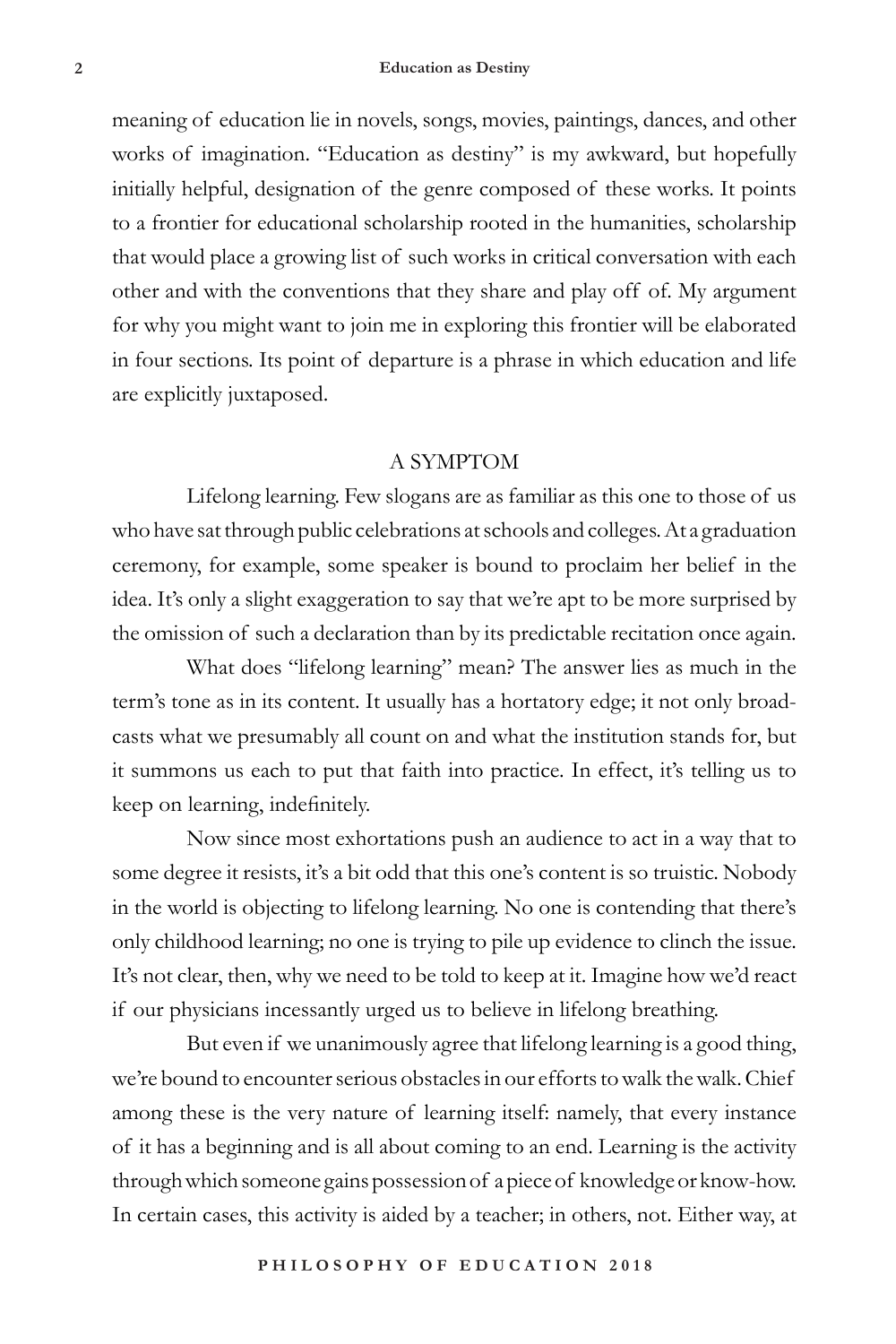some point, in principle, it must be possible for the learner to realize that the acquisition process is over and she now knows this specific thing. Retrospectively, she should be able to say that her learning in this instance can be traced back to a moment of origin when she first responded to a need for this particular knowledge. Now of course, I don't deny it makes sense for someone to claim that she's still learning something she does not yet fully possess, as I would say that I'm still learning French. My point is just that it would vitiate the very concept if we *never* experienced our learning bearing fruit. Built into the meaning of learning is confidence that it is generally possible. If we believe, then, that every learning activity is normally supposed to come to an end, why should we believe that we will always want to start another? Suppose I'm content to live by the light of the knowledge I already have. Is that so problematic?

What gives meaning to the exhortation is the real possibility that we may each reach a point someday when we no longer feel like learning anything. Lifelong learning, then, refers to something that at such moments we *ought to* desire. What's the basis for this prescriptive claim? I don't need to remind this audience of the many voluminous answers to this question. Let it suffice to note that most modern ones spell out our sense that activities of learning, beyond bringing us knowledge, cultivate in our lives certain intellectual virtues like open-mindedness, adventurousness, a problem-solving intelligence, a love of social diversity, and so on, virtues that help us individually and collectively cope with the changing world. Continuously engaging in such activities resembles continuing a regime of exercise in order to enhance and maintain the quality of our lives. When we turn our attention from what feels comfortable in the moment to our ongoing health, we're apt to realize that we do desire mental as well as physical fitness. The reason we regularly whip ourselves to keep learning, then, is because life always has to struggle against entropy—that's what it means to be alive.

The slogan "lifelong learning," in sum, affirms a link between learning activities and general quality of life. It does this in the teeth of our tendency to deathlike inertia and degradation.

Once we understand the phrase in this way, however, we find ourselves in a position to raise a critically reflective question: Do our learning activities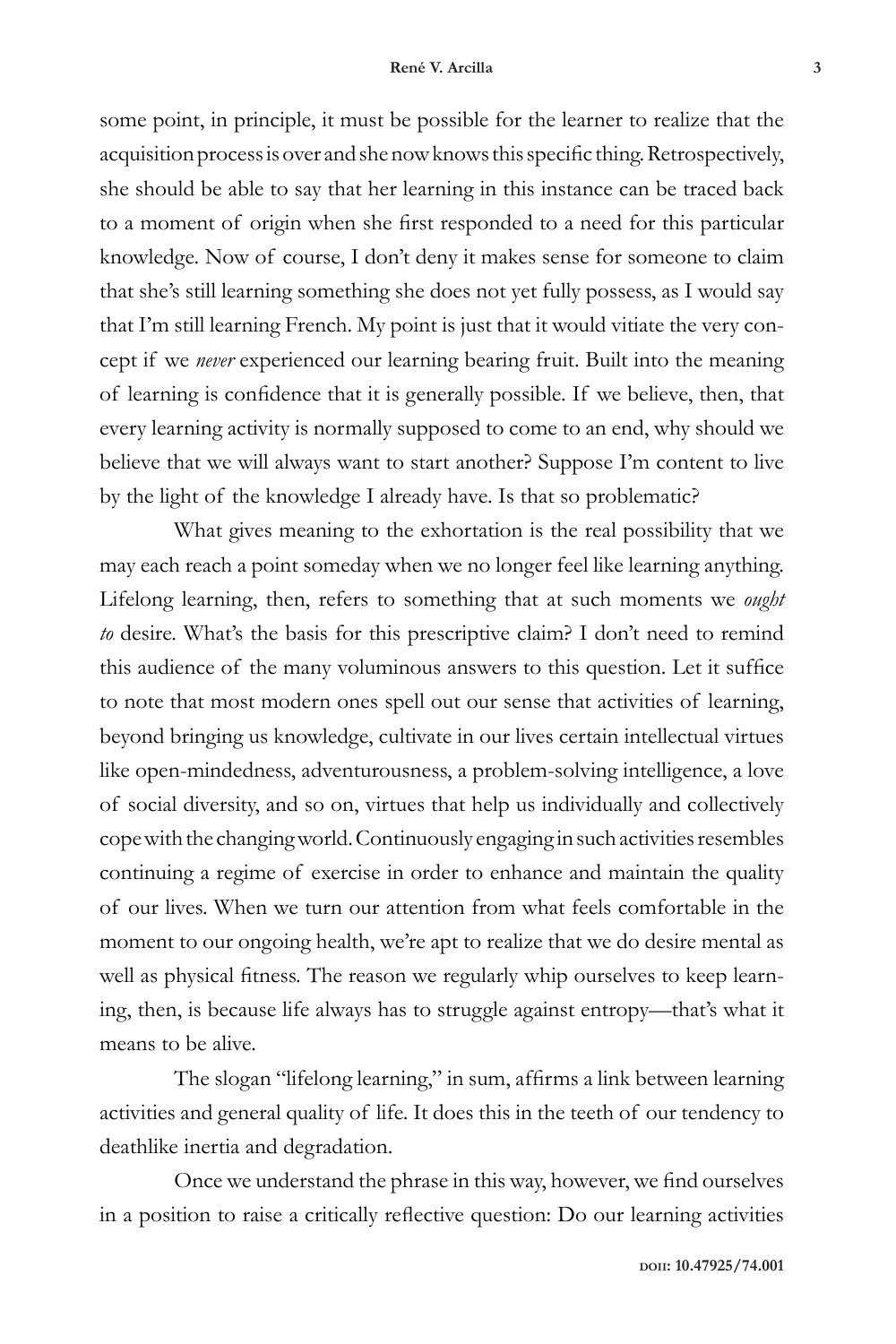*really* improve the quality of our lives? To be sure, legions of our colleagues have been empirically testing every angle of this issue. But I want to pose the question with a somewhat different stress: Do our learning activities really improve the quality of our *whole* lives? When we add the seemingly redundant adjective "whole" to the formulation, the issue becomes pointed in a more conceptual way. Because our learning activities are parts of our lives tied to particular pieces of knowledge that advance particular practices and foster particular qualities of character, and because we can easily observe that these activities, like most of the practices in which we participate, are becoming more specialized every day, it's far from obvious how they *could* enhance each of our lives as a whole. To the contrary, it's at least understandable to suspect they are inviting us, teaching us, to view each of our lives as merely a shapeless bag of reified qualities and abilities like a runner's body or a knack for logic. Some of the latter may exist in historical or functional relations with each other, but perceiving these various relations doesn't necessarily enable a person to give coherent shape to his life. Indeed, Georg Lukács explains that without his own unifying sense of purpose, the person is prone to accept that life breaks down into "things which he can 'own' or 'dispose of' like the various objects of the external world"; a default direction for living it, then, is determined by the market value of these commodities.1 Our gurus are often career counselors.

A glance at the work of Donald Judd, a prominent minimalist sculptor, may illustrate this concern. Although he started out as an easel painter, Judd eventually rejected the traditional painting because he saw it as a "vague whole" consisting of "definite parts" in some kind of intricate order. What he wanted to pursue instead were works that project the sense of a "definite whole and maybe no parts, or very few." As he grasped it, "The big problem is to maintain the sense of the whole thing."2 Analogously, no matter how many things we have learned and continue to learn, we may feel that none of them or even their sum enables us to address the big problem: How do we not only determine and perform the right actions appropriate to a particular set of momentary circumstances, but also live meaningfully a whole life?

In light of this reasonable anxiety that anyone may experience, the uncanniness of lifelong learning may now be more striking. On the one hand, the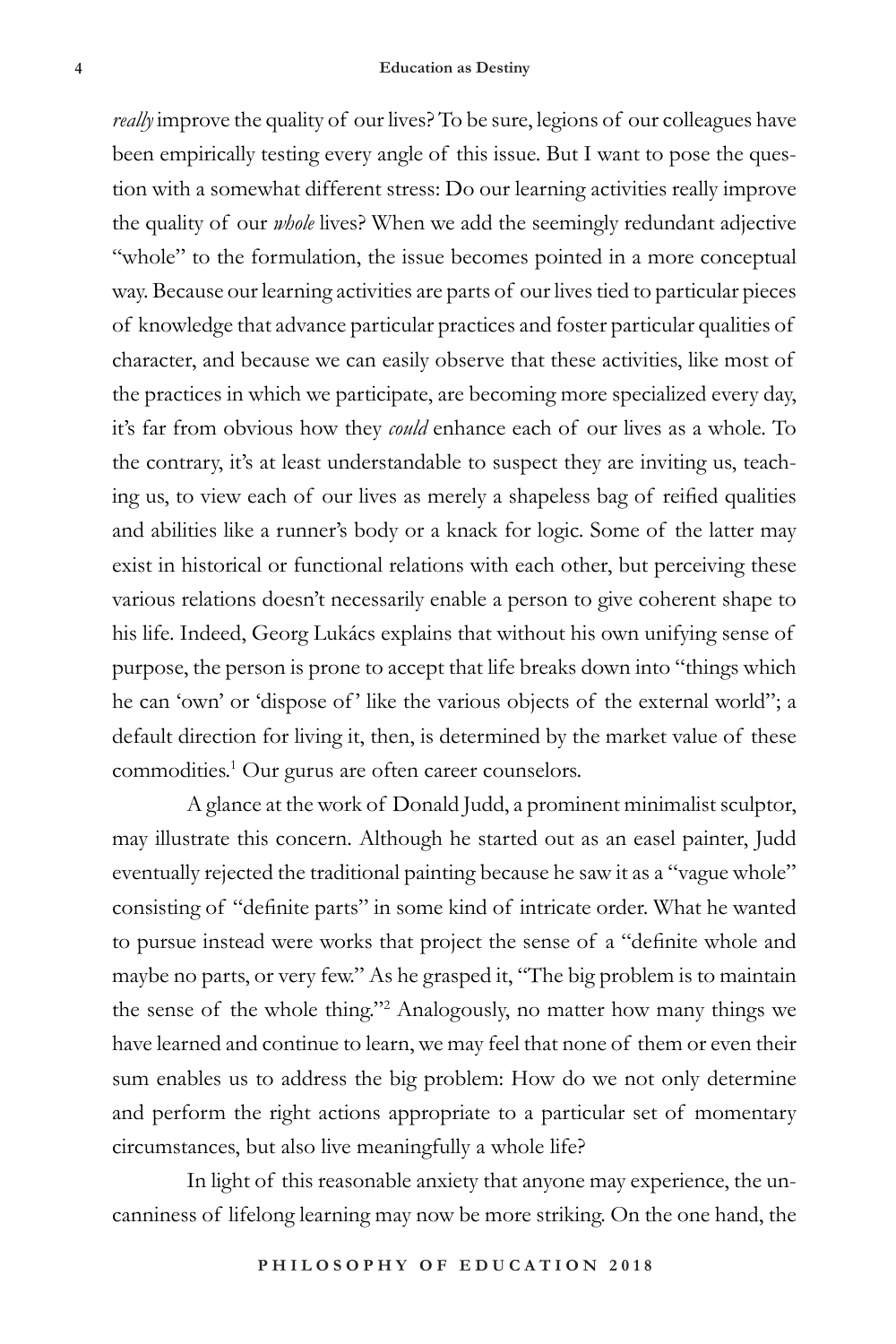prospect of being caught up for a lifetime in acquiring discrete bits of knowledge for increasing one's mastery of correspondingly specialized practices may be precisely what arouses and fuels skepticism that such learning activities, or perhaps anything else, could ever help one comprehend one's singular life. "Lifelong learning," in this sense, would be a dispiriting term, alluding to something that such learning stifles and supplants. On the other hand, precisely by virtue of this allusion, this phrase could evoke the possible existence of some special, alternative kind of learning experience that begins at birth and stretches to the day we die. Perhaps this other learning could focus on an equally exceptional kind of knowledge, call it wisdom, that discloses an entire life's meaning. Taking thought of this strange double-sidedness, then, we may translate "lifelong learning" into "learning for life" which displays more explicitly two opposed meanings: learning one damn thing after another for the indefinite future and learning as a way of living a whole life. An ambiguous and contradictory phrase that can express both resignation and hope—it appears we're no longer talking about a mere platitude to pad out a graduation speech.

This suggests that "lifelong learning" is a symptom of a kind of cultural neurosis. Proclaiming belief in it so regularly and ritualistically enables members of our culture to express, and even celebrate, a longing to learn how one should live a coherent life. But because the meaning which is actually enforced by our institutional customs is that we should keep on learning more specialties, the phrase in effect denies the validity or even existence of this longing. Such a symbolic expression of a desire, combined with its practical repression, indicates that we are disowning a dimension of ourselves integral to our lives, while settling for a fantasy of what we want. Max Weber's portrait of the result can hardly be bettered: "specialists without spirit, sensualists without heart."3

Recognizing this neurotic in the mirror raises certain questions. Why do we repress this desire to learn how we should live a life? Besides our acceptance of this dimension of ourselves, what else is this repression costing us? And what could a more honest and constructive response to this longing look like? Because of space constraints, I'm going to skip to the last question in the hope that responding to it will shed at least oblique light on the other two.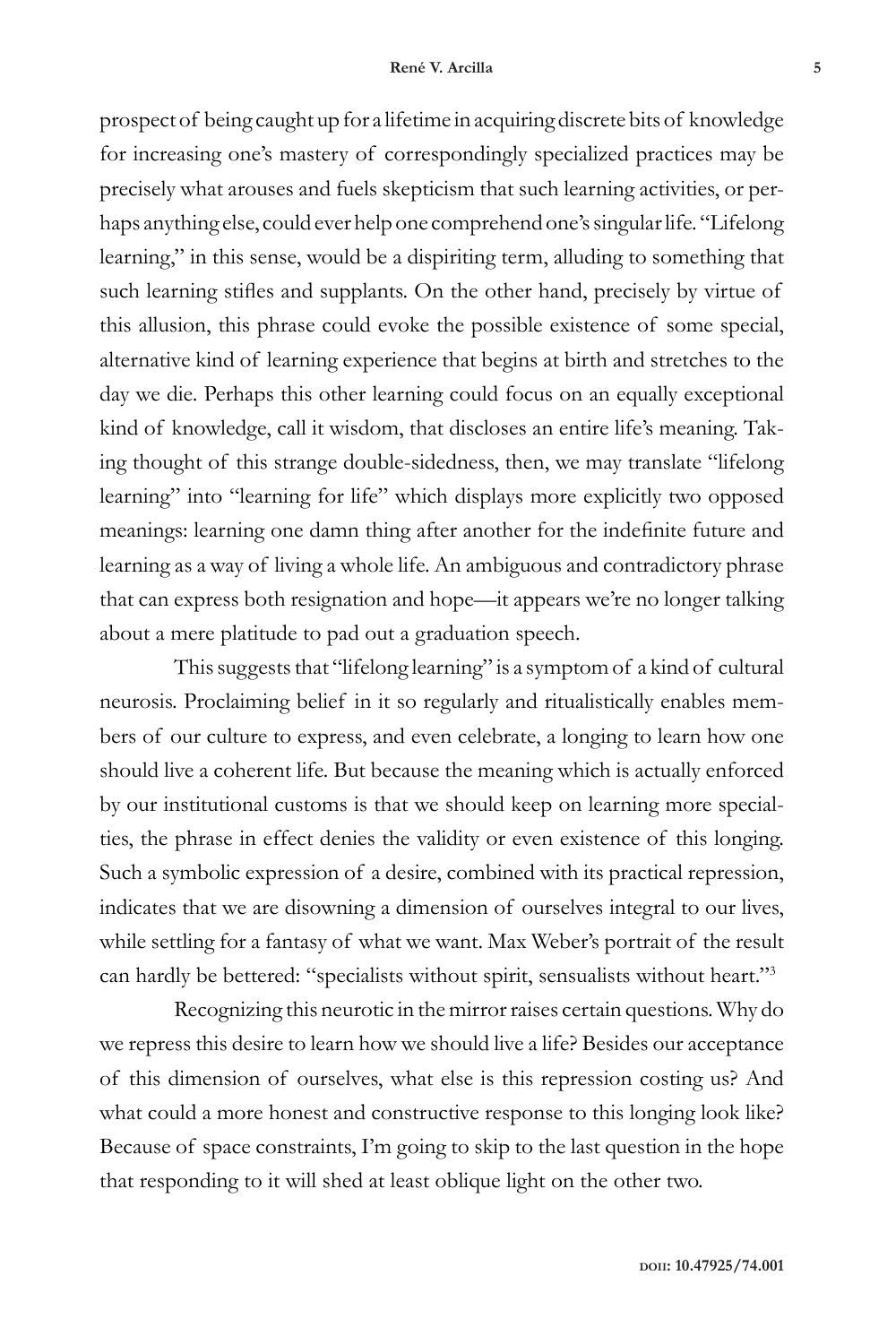#### A GENRE

As this article's title announces, my name for the more direct response to the desire is "education as destiny." Because its divergence from lifelong learning is hardly clear, though, I need to elucidate its meaning. As a mere designation, it eschews describing, let alone explaining, its object exhaustively, but it does try to point out the object well enough for us to interact with it. I shall explain how it directs us less to practices inside or even outside of classrooms than to a type of work of artistic culture.

Let me first go back to my opening question: what could we mean by the phrase "my education"? In light of the subsequent discussion, I recommend we employ the phrase to affirm that one is trying to live in a coherent way a whole life; the phrase means this affirmation. It thus echoes the existentially hopeful interpretation, so to speak, of lifelong learning. This resonance conforms to our conventional expectation that education and learning are closely related. However, I want to break from the notion they are synonymous by claiming that my education affirms my whole life non-contradictorily; it can do this precisely because it is no longer attached to learning. "My education" thus also means *not* the normal acquisition of knowledge. This negation registers the understanding that my learning activities tend to treat as nothing precisely what my education means to affirm. To be plain, I'm not at all denying that there are plenty of reasons to treasure and pursue learning. I'm merely noting that by my proposed definition, an education expresses an interest that is usually absent in such learning.

How it does this is an equally crucial part of its meaning. The words "my education" that come out of my mouth flow from the felt sweep of an entire life. Their utterance is backed by that kind of momentum and hence has a lyric quality. To register this, I postulate that my education, my affirming my life, *is* my living that life, as distinct from acting to master a moment in it. Hence when we unpack the phrase in a bit more detail, we arrive not at "my education about life," or "my education for quality of life." Rather, "my education *as* my life."

Part of what makes this formulation still obscure, however, is the term "life" which has many different associations. Let me try to consolidate some of the main ones. For instance, "life" can connote the energy which animates us,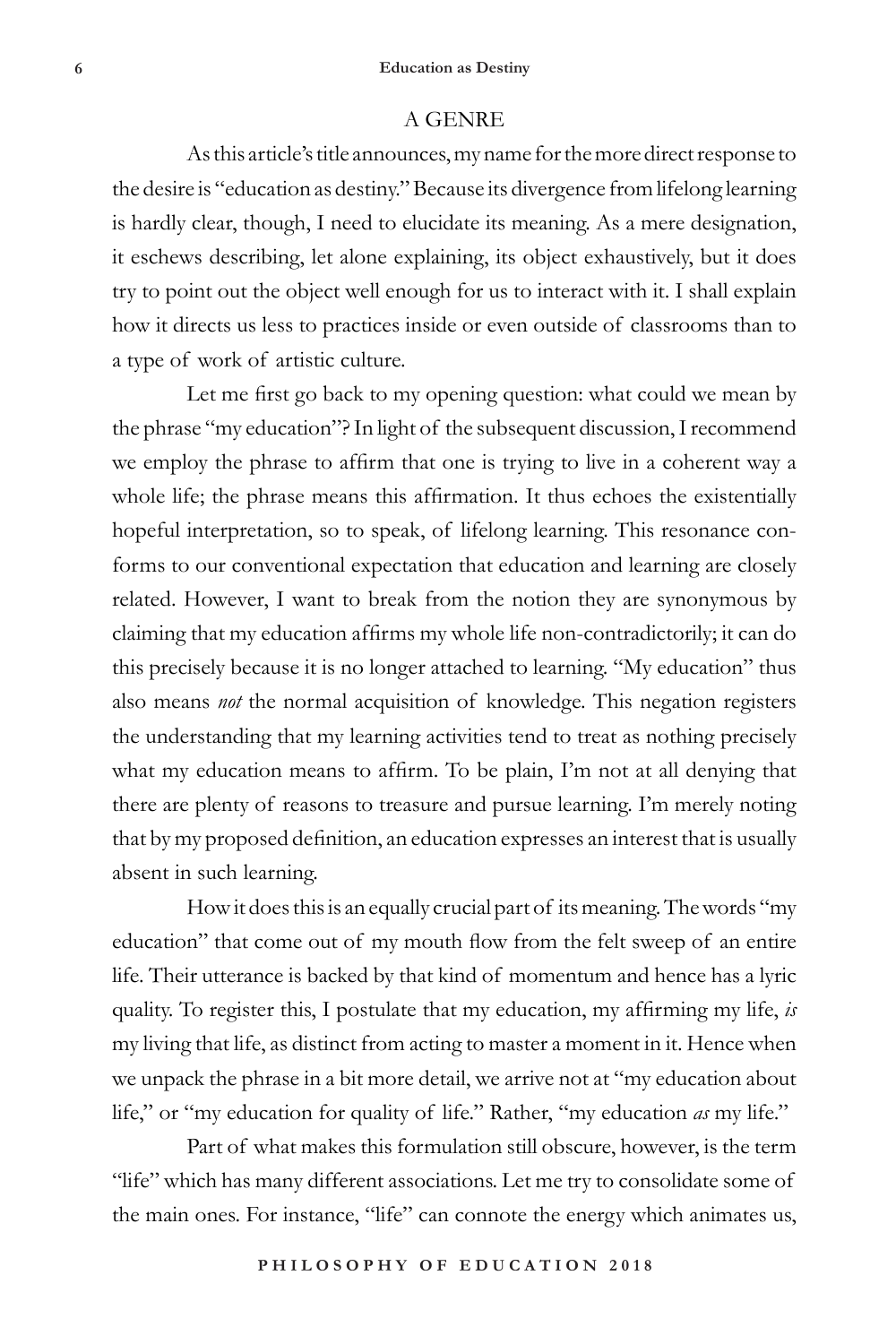on the one hand, yet which ebbs and flows, on the other. Since we're specifically interested in the quality of wholeness that lifelong learning only contradictorily affirms, perhaps we can fold this vitalist understanding of life into one that's focused less on momentary fluctuations and more on continuity across time marked by change.

Such a focus suits our conference theme, education as formation. Is this the concept of life I'm looking for? Formation happens over a period of time; it is caused by events that change us; these changes lead us to understand that our lives have a particular past and direction. Dewey would add that formation manifests our ongoing growth. It thus stresses our historical dimension. But does this dimension necessarily pertain to an entire life? For every Goethe composing a novel about *Bildung*, there's a job applicant composing a resume of his *formation professionelle*. In order to stipulate that formation concerns the whole of a person's life, we need to reach for a supplementary concept.

This is why I brought up in the introduction that of fate. The phrase "my fate" places my life in the shadow of my death and thereby acknowledges a limit that unifies it. A whole life is a mortal one. As mine takes place over time, it's marked by certain experiences and actions, on the one hand, and not others that I had no time for, on the other. The actual moments form my life's history as being meaningfully distinct from the alternative possible histories my death leaves unrealized. Moreover, in the visions of fatal formation articulated in ancient Greek theater and American film noir, what leads me to this history's completion are shadowy forces that do not so much kill me as ironically twist my intentions. I become the unwitting puppet of the gods or a femme fatale; such figures personify the way my actions to defer death may be exactly what hasten it. The history of my fate is thus one of blind self-destruction. No wonder, as Aristotle remarked, contemplation of it arouses pity and fear.<sup>4</sup>

The *Poetics* tells us furthermore where we should look if we want to understand our fateful struggles. They do not belong to a set list of battlefields. There are no fate-forming practices in particular for us to engage in and reform. Nonetheless, the struggles can be, and have been, captured in literary and artistic works that did not fall from the sky labeled "tragedy," but were assembled under that name by discerning audiences. When we join Aristotle and a tradition of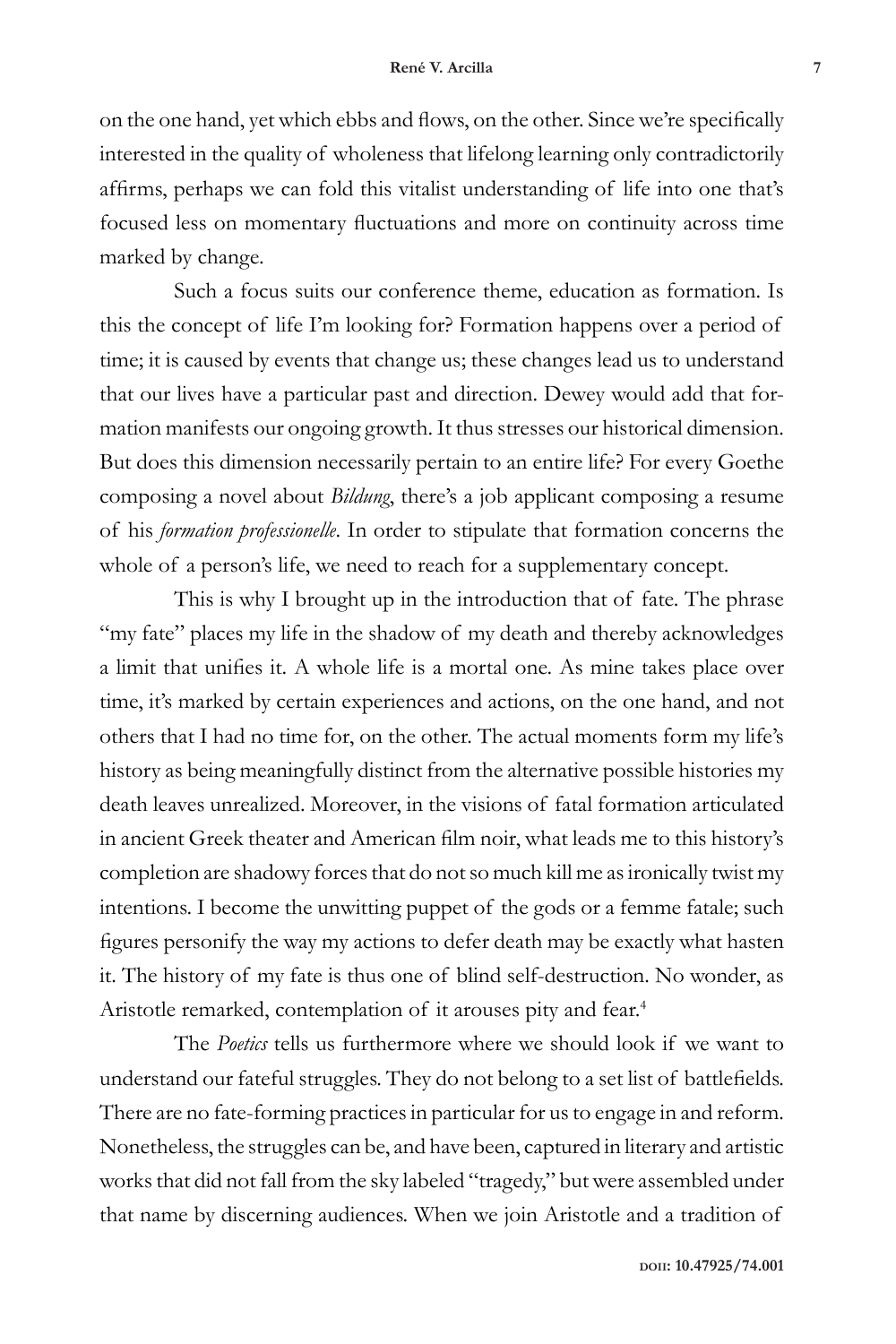others in studying these works, we take part in a constitutive conversation on the nature and significance of education as fatal formation.

Suppose, then, we are motivated to equate education with fate because we appreciate that the formation of a whole life is rooted in a sense of mortality. Does it necessarily follow that this formation has to be focused on an end we all fear and strive in vain to avoid? Is this the only way of conceiving of death? The alternative I propose is that of understanding our existence from birth as one extensive process of dying. Let formation refer not to the history of our lives, but to that of our deaths. Seeing things in this way then prompts the question of what it could mean to die over a lifetime willingly and meaningfully. And one answer is that it would mean giving away your life to something. My active dying would be the constant sacrifice of my life to something more important than its preservation and enhancement. Works like Augustine's *Confessions* or George Eliot's *Middlemarch* testify to the possibility of this kind of devotion.

We often describe such a devotional life with the term "calling." As a revision of the concept of fatal formation, which stresses the finality of the noun, a formative calling is more explicitly open-ended. Identifying my education with it would entail my affirming and living my life not only as historical and mortal, but also for the sake of something beyond me that attracts me into the wondrous unknown. Indeed, the concept of calling also inflects the vitalist understanding of life: it suggests that as an animating energy, life does not push but pulls us. My dying need not be an experience of the loss of self-assertiveness; it can be one of inspired generosity. Admittedly, a work like *Middlemarch* or Freud's *Civilization and Its Discontents* alerts us to the tendency of a calling to become intoxicated with ascetic high-mindedness: flying close to the sun can be tragically blinding and destructive. But we can take these as cautionary words rather than as last ones.

Why, then, am I not theorizing education as calling? The reason is a matter of rhetorical nuance: I worry this concept suggests the most important feature of my life is that it is being drawn along in a certain direction from the outside, rather passively. In contrast, as I've repeatedly noted, I use the phrase "my education" to affirm my living a life. This implies that this affirmation matters and makes a crucial difference to me as such. Strictly speaking, my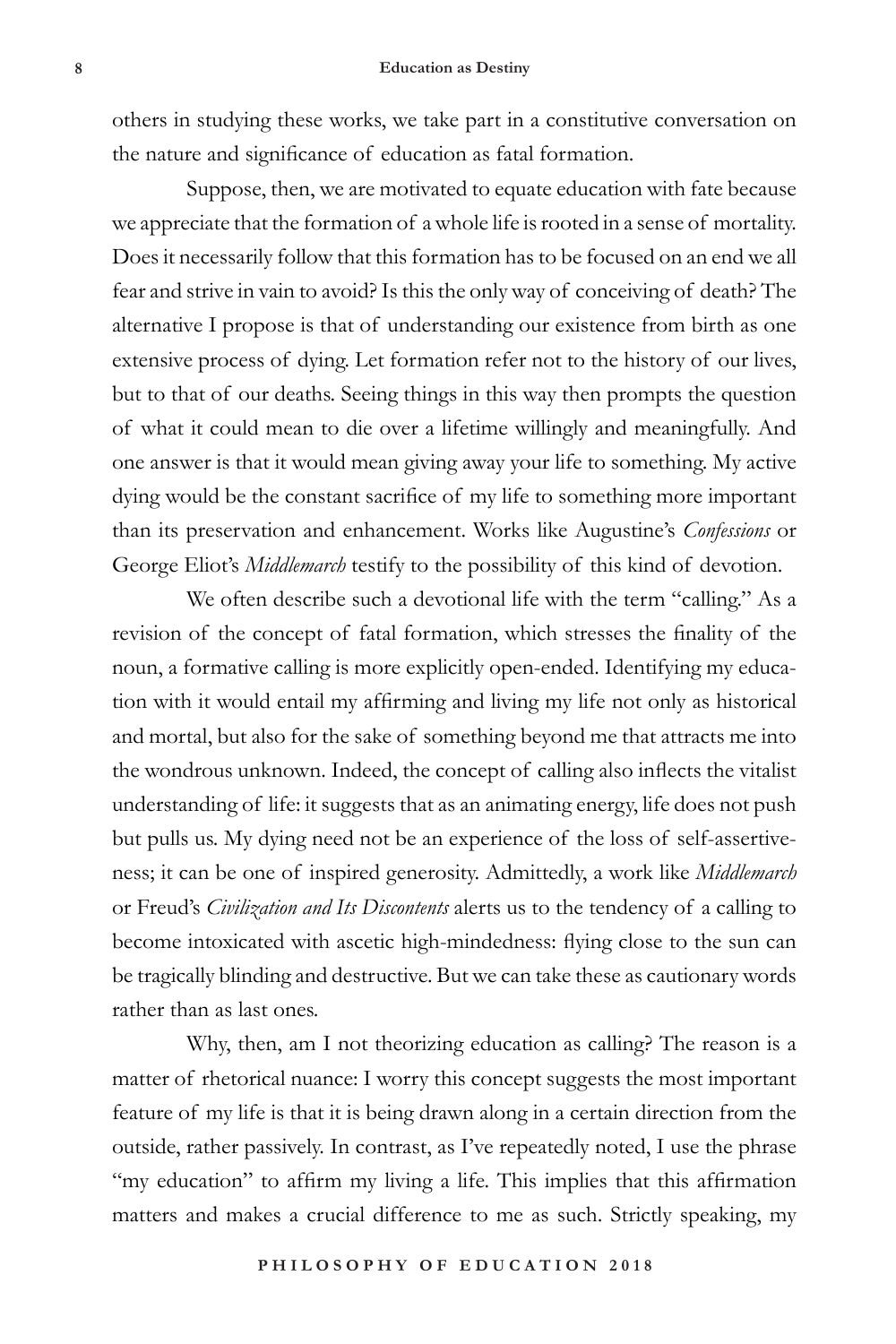devotional life is less a calling than my being actively true to one.

Education as destiny is meant to complete the sense of being called with the understanding that what is formative is what one does. One's calling may be defined more narrowly as an encounter with grace. In response, one affirms that one's whole, mortal, historical life led up to this moment; one tries to integrate all the events and features of one's life, including those that at first traumatically overloaded one, into a story of how this encounter took place. Furthermore, this history in turn forms a path for one to follow through on and live forward. My destiny is thus the speech-act of telling the story of my life, to others or myself, as one about a journey to and from grace. It's my reply to Zarathustra's challenge: "have you ever said Yes to a single joy?"5 For Friedrich Nietzsche and me, this question can be meaningful only because my destiny is precisely *not* predestined or given in advance. I have to claim it by demonstrating my love of fate, that is, by authoring and committing my life to this kind of story; this is what it means to wholeheartedly say yes to anything. When I equate this storytelling with my education, then, I express my belief that it affirms more consistently the hope in lifelong learning. And that it spells out more clearly the realization that my life is an education.

Once more, though, the title phrase I've been elucidating is simply a name. "Education as destiny" is meant not to answer, but to evoke, the question of what its object feels like, of how it may be experienced. As this name invites us to dwell on this question, it steers us to a genre of works that share and illuminate the experience in concrete ways. I turn to one now in order to demonstrate how it may be read usefully in this light.

### A WORK OF EDUCATION

Camille Pissarro's *Two Young Peasant Women* was first shown in 1892 and currently hangs in New York's Metropolitan Museum of Art (Fig. 1).<sup>6</sup> Out of a brief reading of it, I shall draw two points. The first is that the painting allegorizes a key feature of an education: that its crystallization out of a moment calls for a turning. The second is that this educational interpretation conversely renders intelligible one of the work's more puzzling parts: a patch of paint to which the artist gives unusual prominence.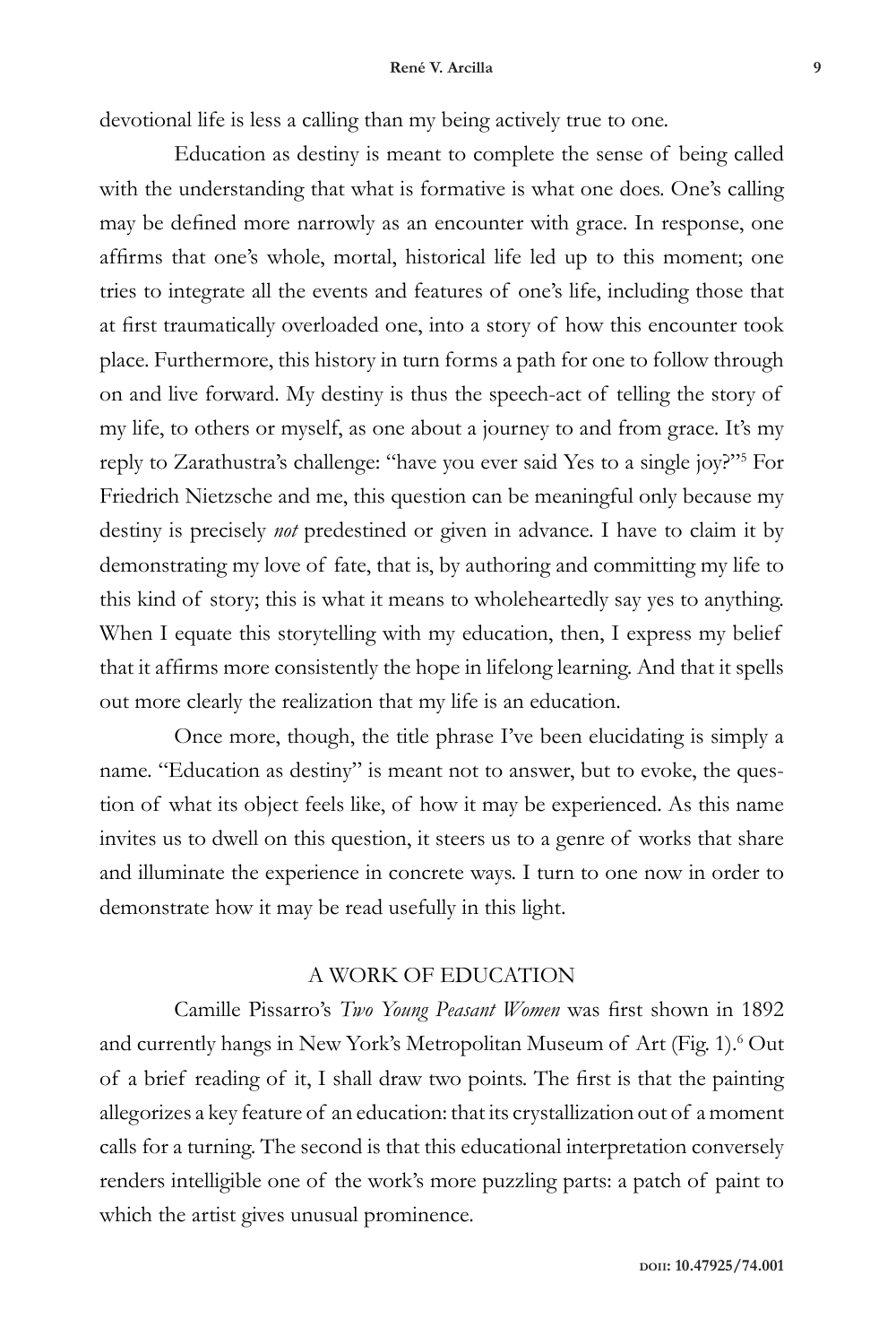

Fig. 1 Camille Pissarro, *Two Young Peasant Women*, oil on canvas, 1891-92, Metropolitan Museum of Art, New York.

The eponymous figures loom monumentally in the picture's foreground. In the background stretches expansively the land they live off of. The women are dressed for summer work and one of them holds a tool, let's say a spade. It's a hazy, hot and humid day. But as the art historian T. J. Clark points out, if you look closely at the mottled light on the peasants and the dark passage connecting them at the picture's bottom, you can see that they're in shade.<sup>7</sup> They are taking a break for conversation. Pissarro zeros in on a moment when both interlocutors have stopped talking; he accentuates it with the literal motionlessness of his image. What has brought on this strange stillness?

The bareheaded woman rests her chin on the palm of her curled-up hand, covering her mouth. Rodin would have recognized the pose.<sup>8</sup> She appears to have been sent into thought by a question from her companion. It was evidently powerful enough to put The Thinker, as I will henceforth call her, at a loss and leave talk hanging. But as she struggles with her lack of knowledge and words, she shows no inclination to get up and walk away. A reason could be that the question concerns a matter of such importance, she realizes she must not run from responding to it. This reading inevitably recollects for me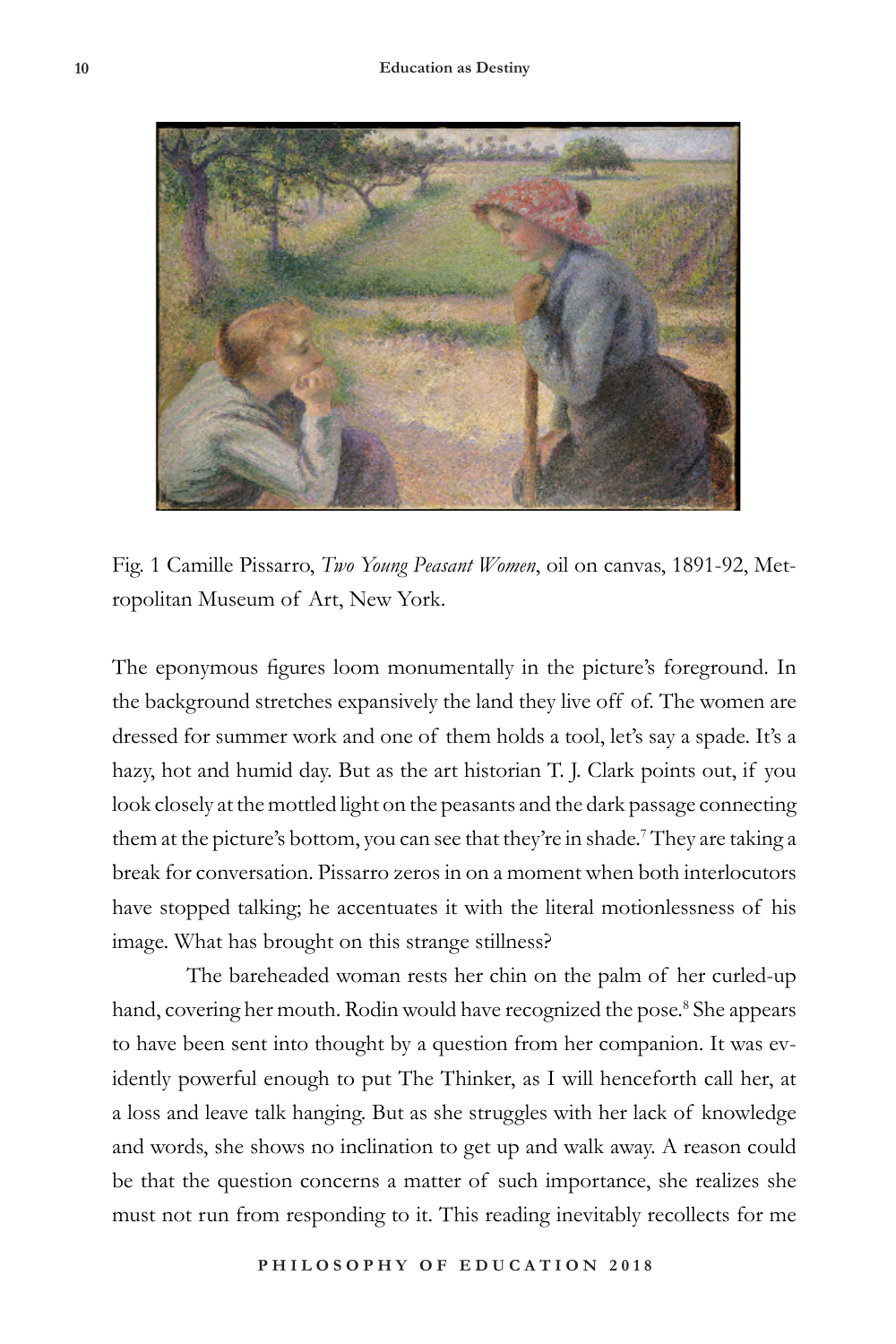the Platonic scene of philosophy, centered on Socrates' eternally provocative declaration that "the unexamined life is not worth living."<sup>9</sup> I imagine The Thinker has been momentarily paralyzed by the possibility she is living a life that's not worth the trouble.

What particular question it is that has had this effect on this woman I leave to your imaginations. Needless to say, it doesn't have to refer explicitly to something so abstract as the meaning of (any person's) life. Meanwhile, her companion too is silent. Is this because the latter is withholding the answer, subjecting her pupil to a humbling test? I discern nothing in the woman's demeanor that betrays an interest in demonstrating her superiority. More fitting is a suggestion of Clark's that the picture is an Annunciation.<sup>10</sup> The kneeling Gabriel figure, haloed in a kerchief, has just finished prophesying that The Thinker will give birth to something communally redemptive. She serves this woman by infusing her doubt with divine confidence. Let me moreover note that this interpretation does not at day's end stray that far from the Platonic register: The Angel, as I name her, also resembles Socrates the midwife of beautiful ideas. Having delivered her announcement in the form of a question, she now waits infinitely for a response. This suggests that she knows not the objectively correct answer, but simply that a subjectively true one, a Kierkegaardian one, can only come from The Thinker's own articulation of it, and commitment to it, when she's ready. In the meantime, she keeps her friend supportive company.

The stillness of the two figures, then, may be understood as their lack of a satisfying answer to the question of what makes a life worth living. Their equal ignorance on this subject is represented by their uniforms. They belong to the same class. Who can be surprised that their exploitative and alienating toil has exhausted their confidence that their lives have their own purposes? Furthermore, just as they are interchangeable as batteries of labor power, so the role of questioner and thinker, I surmise, can be occupied by either one of them in turn. This is another way of characterizing the conversational nature of their relationship, one that has a history.

Suppose, then, we see the painting as evoking the story of a conversation about worthwhile life that has led to a moment of suspended silence. Does the story end there? On the contrary, Pissarro marvelously depicts not only friends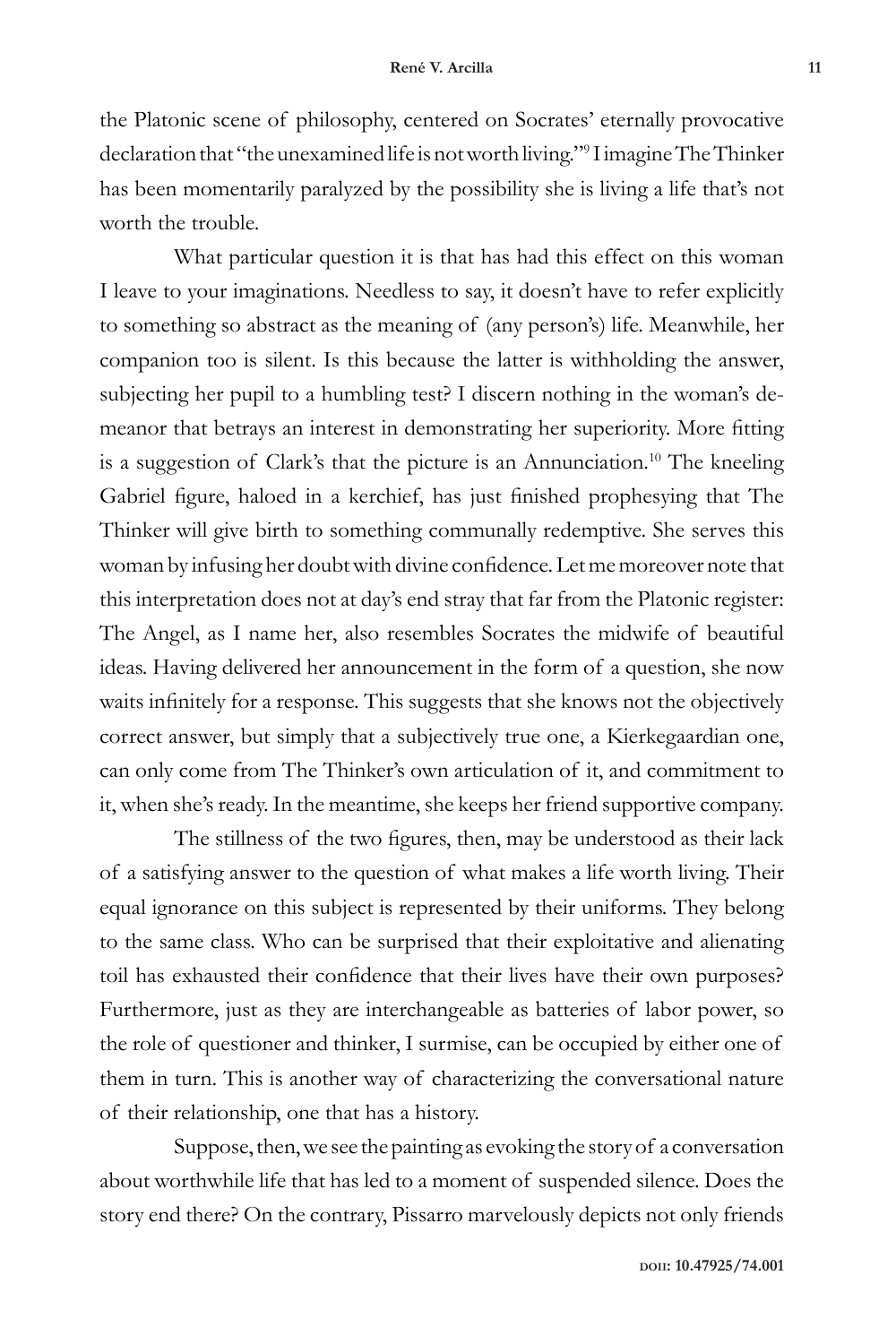fallen into stillness but also motion resuming in the fields. The source of the latter movement, to my eye, lies in the patch of ground beyond the shade but between the women. Clark's description captures its startling painterliness: "the soil is as fiery and infinite as gold leaf."<sup>11</sup>

Why would the artist apply such a sign of the sacred to this piece of earth? Formulating the question in this way naturally intimates an answer. Pissarro finds meaning for a life in the matter his characters overlook and take for granted. This earthy stuff, like paint, is beautiful in itself. For it to move the characters, for it to pull them out of their moment of aporia, all they have to do is turn their heads, so to speak. The very Socratic questioning that gets them concerned about life as a whole also has made them forgetful of what they're actually resting on and assuming. (Hence the picture cuts off at the women's skirts.) But if they could, like the Thracian maid in the *Theaetetus*, realize and laugh at this philosophical absentmindedness, they would be released into the sense that their present gives them a beautiful way forward.12 They would be turned, converted, to a calling.

The history of a fall into stillness thus gives way to an inspiration for resuming movement. The painting mimes this by flowing from the static foreground scene into the wide-open distance behind and its breathing trees. Indeed, Pissarro, whose point of view is precisely turned in this direction, affirms this movement as destiny. Beyond being representational, his brushstrokes register his hand's active devotion. In the area to the right of The Angel's head, especially, they play off of a common trope in his work: that the painter assiduously cultivating the fruits of the earth is like a farmer. At the same time, these expressive touches and the image as a whole are circumscribed by a frame that acknowledges mortality. Yet as we discussed earlier, death need not be something simply feared. The frame's limit may represent the kind of perspectival humility which enables the larger conversation to which Pissarro gives himself, that among his art's precursors, successors, and audience, to continue and grow.

How does *Two Young Peasant Women* depict an education? It captures a still moment out of which a calling is perceived by someone who affirms it. Put more concretely, Pissarro visualizes the story of someone who reached an impasse in a conversation about the point of living, but who was then rescued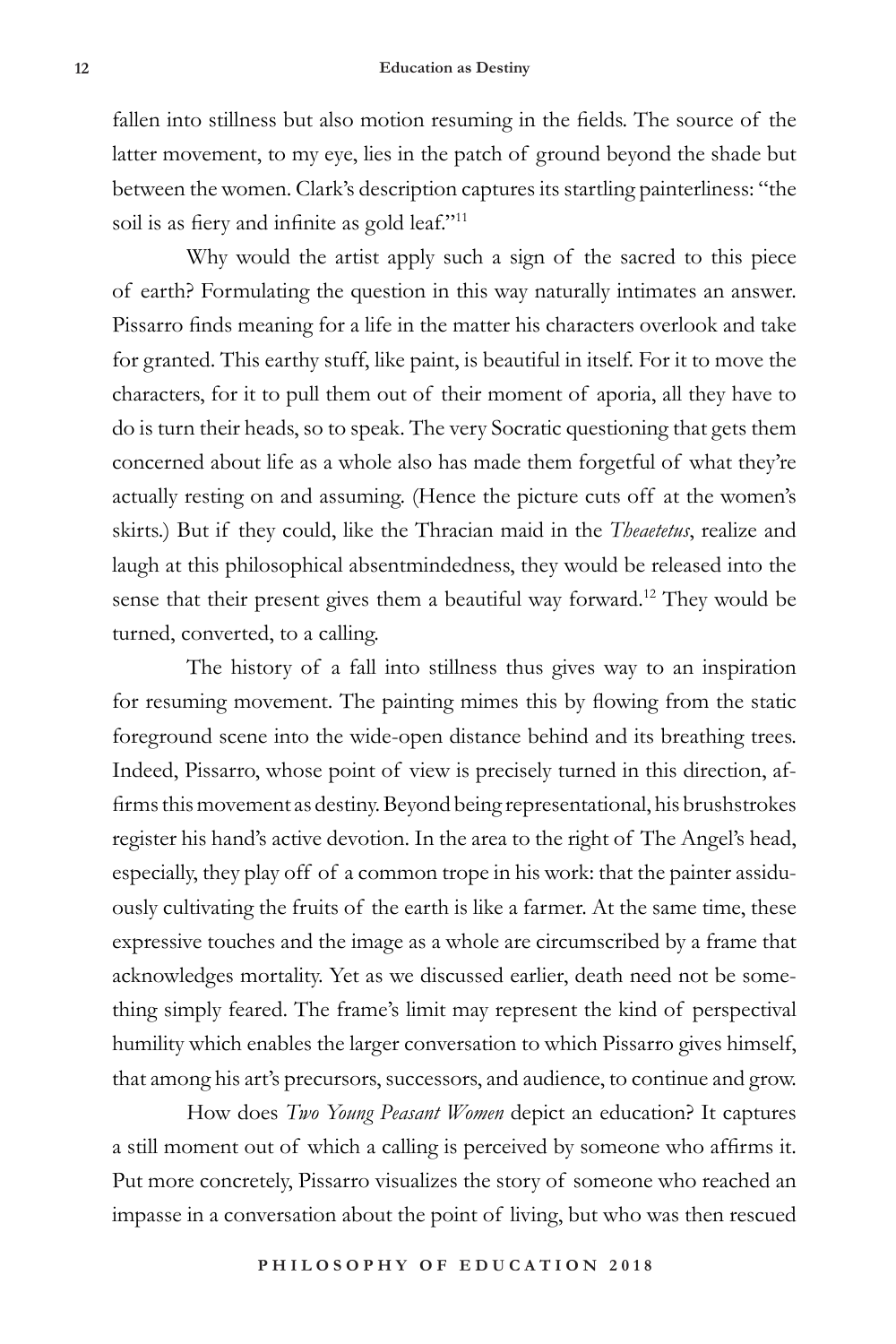by realizing one can celebrate in paint the conversation's material basis. This celebration is inspired by a patch of sacred soil, not to mention a profound identification with the women who care for it.

## THE PROJECT

My argument has been that "lifelong learning" expresses the cultural fantasy of each of us understanding and living our lives as whole; that a less contradictory, more helpful name for this affirmation of life is "education as destiny"; and that we can find concrete examples of it, like Pissarro's, in the arts. I'd like to close with a few words about how we can farm such works of education.

Directions for this project are implicit in the painting discussion. We should seek to draw attention to works of imagination that can flesh out recognizable details of the experience of education as destiny. This entails elaborating comparative judgments about these works that will hopefully stimulate insightful argument and discussion. Moreover, because many of them have already been the object of critical examination, we should try to explain how our educational readings address lingering problems or lacunae in their interpretation. By thus claiming, one case at a time, that certain works are useful for understanding education as destiny, and that education as destiny is useful for understanding certain works, we substantiate this genre's existence. We make it easier for others to converse with it and imagine that their lives too may be educations.

Of course, no one is born doing these things. The project calls us not only to cultivate the education genre but also to develop practices for learning how. Indeed, it claims that all our other activities of learning will be able to improve the quality of our whole lives only when they work in concert with the affirmation of education. In this same spirit, Jean-Jacques Rousseau and John Dewey argued that school learning should always take its cue from our extra-scholastic education. At the center of a school's teaching should be humanities learning, therefore, and at the center of a school of education's scholarship should be an interest in education as destiny. Such teaching and scholarship are no more difficult than that which keeps our culture alive to the wisdom of tragedy. What's much harder to persuade others to accept, though,